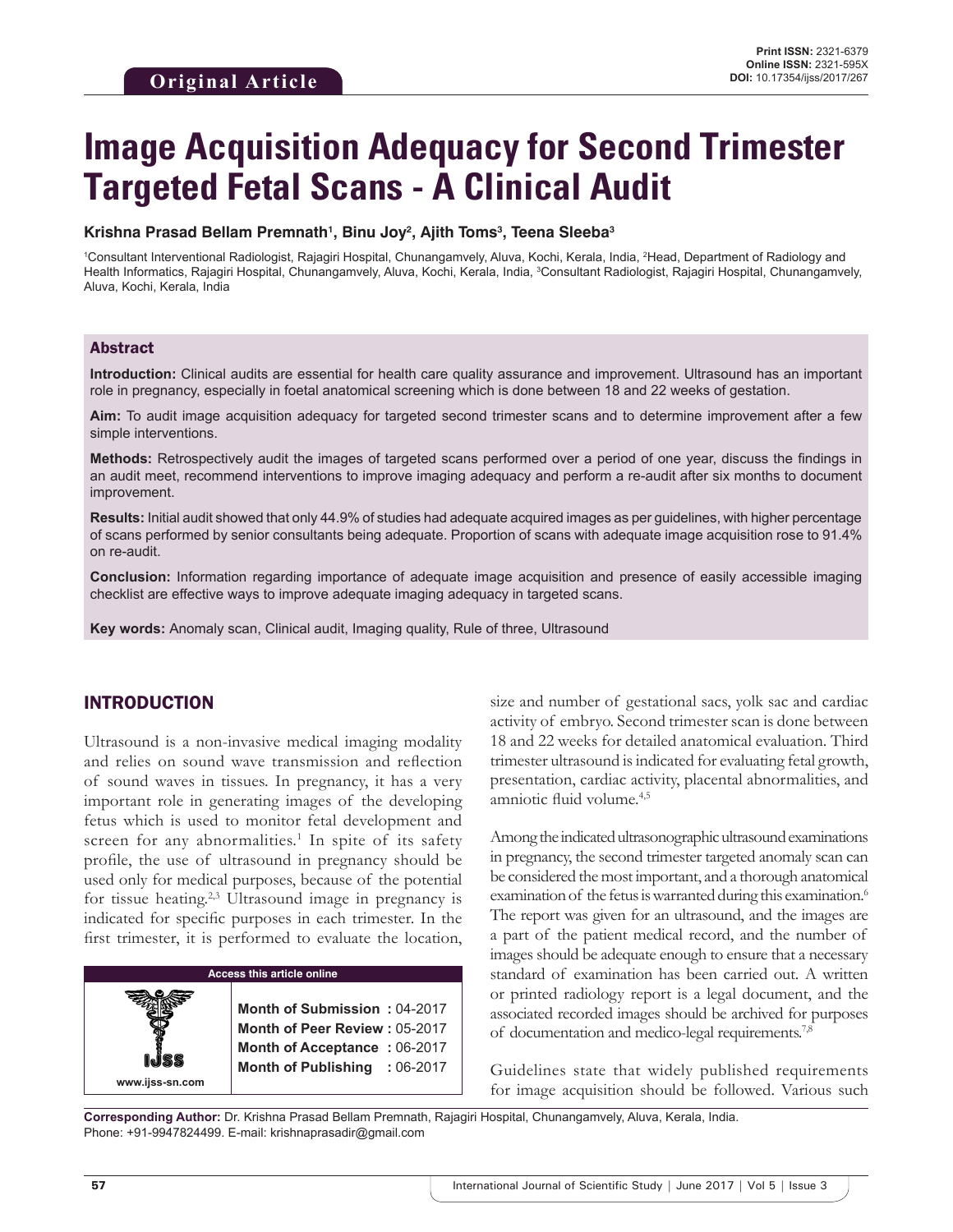standards are available, among which, the most widely followed in our region is the "rule of three" by Suresh and Suresh.6 It was made to extract maximum information from fetal anatomical ultrasound in the most time-efficient manner, and ensures satisfactory examination. It involves visualizing three anatomical structures in each section or part of the fetus and its environment.

### **Aim**

The aim of this audit was to determine the adequacy of image acquisition for targeted second trimester scans in the radiology department of a tertiary care hospital and to determine improvement after a few simple interventions.

#### **Audit Standards**

"Rule of three" guidelines were used as a standard for image acquisition adequacy.<sup>6</sup> Ideally, all studies should have all images acquired as listed in the guidelines. Proportion of scans which had recorded images of every particular plane of imaging mentioned in the imaging guidelines was used to measure extent of adequacy. The audit standards aimed for imaging planes were Around 100% for three planes of head, three sagittal spine aspects, transverse axis of spine, four chamber and three vessel views of heart, three planes of abdomen, proximal and distal segments of limbs, placental position, and transorbital facial view.

Outflow tract views of heart and facial views can be considered more difficult compared to the rest of the image planes, and heavily dependent on fetal position, and hence standard set was 90%.

Studies were conducted on patients with very high BMI precluding satisfactory fetus evaluation were excluded.

# **METHODS**

This was a retrospective audit and images available in the picture archiving and communication system (PACS) of targeted scans performed over a period of 1 year from September 2015 to August 2016 were analyzed for adequacy in terms of percentage of studies with recorded specific imaging planes.

The results were discussed in a clinical audit meet. A presentation on the importance of adequacy of image acquisition with appropriate labeling and the widely used "rule of three" guidelines was made to all radiologists involved in the performance of targeted scans. "Rule of three" guideline pamphlets were made available near all ultrasound machines which were used to perform obstetric scans. Specific training about acquisition of specific cardiac and facial planes was given to all radiologists by a consultant obstetric sonologist. 30 min slots were allotted for anomaly scans. A re-audit was performed 6 months later to document improvement in image acquisition adequacy.

## RESULTS AND DISCUSSION

#### **Initial Audit**

About 263 targeted scans were listed performed in radiology information system over the period of a year

**Table 1: Percentage of imaging studies bearing various imaging planes during targeted second trimester scan**

| <b>Structure</b>   | <b>Plane</b>                                              | Audit standard (%) | Initial audit (%) | <b>Re-audit</b> |
|--------------------|-----------------------------------------------------------|--------------------|-------------------|-----------------|
| Head               | Trans thalamic plane                                      | 100                | 100               | 100             |
|                    | Ventricular plane                                         | 100                | 76.1              | 100             |
|                    | Trans cerebellar plane                                    | 100                | 59                | 100             |
| Spine              | Three aspects of sagittal plane                           | 100                | 57.4              | 100             |
|                    | Transverse plane                                          | 100                | 69.2              | 97.1            |
|                    | Coronal plane                                             | Not a requisite    | 58.5              | 86.2            |
| Thorax             | Mid-thoracic plane                                        | 100                | 57.4              | 97.7            |
|                    | Four chamber view                                         | 100                | 80.6              | 100             |
|                    | Three-vessel view                                         | 100                | 65.4              | 100             |
|                    | Left ventricular outflow tract                            | 90                 | 47.5              | 93.1            |
|                    | Right ventricular outflow tract                           | 90                 | 47.2              | 91.4            |
| Abdomen            | Upper abdomen trans-gastric                               | 100                | 100               | 100             |
|                    | Mid abdomen trans renal                                   | 100                | 65.7              | 97.7            |
|                    | Lower abdomen with Doppler showing two umbilical arteries | 100                | 58.5              | 100             |
| <b>Extremities</b> | Proximal segment - both sides femur and humerus           | 100                | 44.9              | 98.3            |
|                    | Midsegment                                                | Not a requisite    | 45.6              | 96.5            |
|                    | Distal segment - upper limbs                              | 100                | 57                | 100             |
|                    | Distal segment - feet (either axial or sagittal)          | 100                | 55.1              | 100             |
| Face               | Trans orbital                                             | 100                | 62                | 100             |
|                    | Nose - mid sagittal                                       | 90                 | 58.5              | 92              |
|                    | Nose and lips                                             | 90                 | 51.7              | 96.5            |
|                    | Premaxillary triangle                                     | 90                 | 45.6              | 94.8            |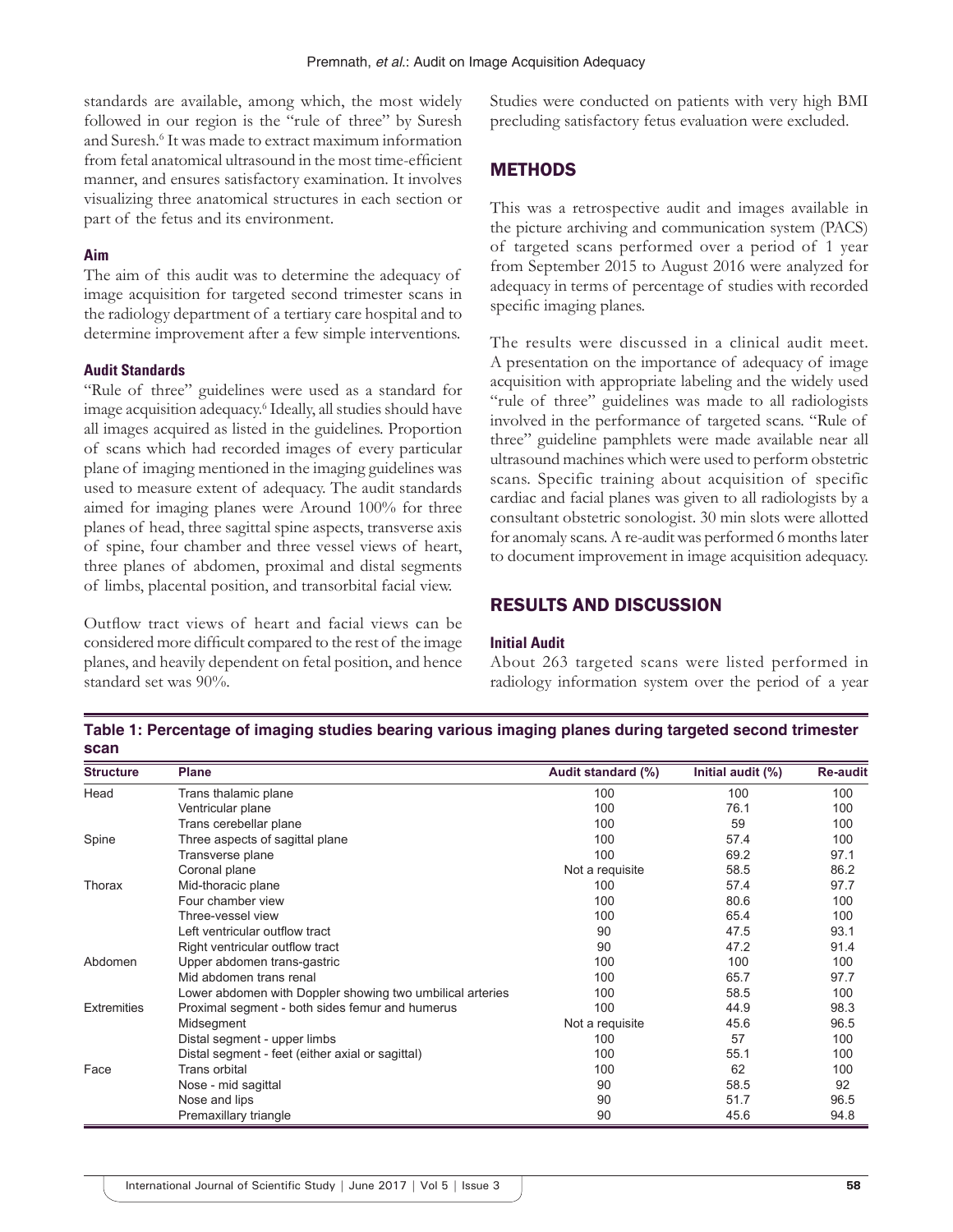| <b>Structure studied</b> | Three planes of structure studied | Three structures in each plane                                                                                                |
|--------------------------|-----------------------------------|-------------------------------------------------------------------------------------------------------------------------------|
| Head                     | Trans thalamic plane              | Falx cerebri, cavum septum pellucidum, and thalami                                                                            |
|                          | Transventricular plane            | Lateral ventricles, choroid plexus, and cavum septum pellucidum                                                               |
|                          | Transcerebellar plane             | Cerebellar hemispheres, vermis, and cistern magna                                                                             |
| Spine                    | Sagittal plane                    | Cervical widening, parallel thoracolumbar spine and sacral tapering                                                           |
|                          | Transverse plane                  | Three ossification centers forming a triangular shape                                                                         |
|                          | Coronal plane                     | Not a requisite                                                                                                               |
| Thorax                   |                                   | Two lungs and heart occupying equal space                                                                                     |
| Heart                    | Four vessel view                  | Crux, chamber symmetry and real-time movement of mitral and tricuspid valves                                                  |
|                          | Three-vessel view                 | Pulmonary artery, aorta, and superior vena cava                                                                               |
|                          | Outflow tract views               | Bifurcation of pulmonary artery, crossing of outflow tracts and continuity of anterior<br>aortic root with ventricular septum |
| Abdomen                  | Upper abdomen                     | Stomach, portal vein and liver                                                                                                |
|                          | Mid abdomen                       | Right kidney, left kidney, and small intestine                                                                                |
|                          | Lower abdomen                     | Bladder, two umbilical arteries, and genitalia                                                                                |
| Extremities              |                                   | Proximal, mid and distal segments                                                                                             |

| Table 2: "Rule of three" guidelines |                                                     |  |  |  |  |  |
|-------------------------------------|-----------------------------------------------------|--|--|--|--|--|
|                                     | Structure studied Three planes of structure studied |  |  |  |  |  |

from September 2015 to August 2016. All scans were performed between gestational periods of 17 weeks 4 days and 22 weeks 0 days. 128 scans were performed by senior consultants with more than 8 years of experience, 135 scans performed by junior consultants. 24 (9.1%) studies had only three images depicting biometry. 118 (44.9%) studies had all images present in them as per guidelines. Findings with respect to each imaging plane are shown in Table 1. 94.4% scans performed by senior consultants were adequate as per guidelines, while only 14.6% scans performed by junior consultants were adequate with respect to image acquisition.

#### **Re-audit**

Re-audit was done 6 months after the presentation of the initial audit. A total of 174 studies were analyzed. There was a significant improvement. Overall, 159 (91.4%) studies had adequate images stored in PACS, image section wise details are provided in Table 1. 100% and 86.3% of studies performed by senior consultants and junior consultants, respectively, had adequate images acquired as per guidelines.

Radiologists in senior grade and better experience demonstrated better documentation responsibilities.

Three views - trans thalamic view, upper abdomen axial view, and femur view - are routinely taken for biometry (assessment of fetal maturation). Acquisition of additional views of fetal anatomy was found to be extremely variable in the initial audit. Trans ventricular view of head and four chamber view of heart were the most performed among them, and image representation of face, heart (except for four chamber view), spine and extremities were grossly inadequate. Image acquisition inadequacy does not always indicate inadequate scanning; however, availability of images can only be proof of optimal scanning.

It is common knowledge that ultrasound detects most of the fetal anomalies. Whenever there is birth of an anomalous baby, an inevitable question would always be whether it could have been detected antenatally. Excess of free information is available in the internet as to how ultrasound can be used to detect particular anomalies. This would raise the question why an anomaly was missed in an antenatal scan. In a medico-legal issue of such effect, evaluation of negligence relies solely on examination of available images.<sup>8</sup> It is hence extremely important to not only image the fetus adequately but also to save appropriate images, document the findings, abnormalities and also document the reason whenever a structure could not be adequately assessed - persistent suboptimal fetal position precluding facial evaluation, for example. Various guidelines and checklists are available to ensure satisfactory fetal assessment.

"Rule of three" is an excellent method of making sure to perform a satisfactory and thorough scan and documentation of anatomical details of an intrauterine fetus in the least time.<sup>6</sup> It is done ideally between 18 and 22 weeks of gestation. The "rule of three" guidelines are detailed in Table 2.

Evaluation of every plane and every structure mentioned has a specific significance in diagnosing or ruling out specific anomalies, and it is important in view of documentation and medico-legal aspects that each imaging plane mentioned be studied and saved. A considerable increase in the proportion of scans with complete documentation from 44.9% to 91.4% has been demonstrated in this audit.

# **CONCLUSION**

Training regarding the importance of adequate imaging and method of scanning as per guidelines is a simple method of effectively increasing adequate image documentation.